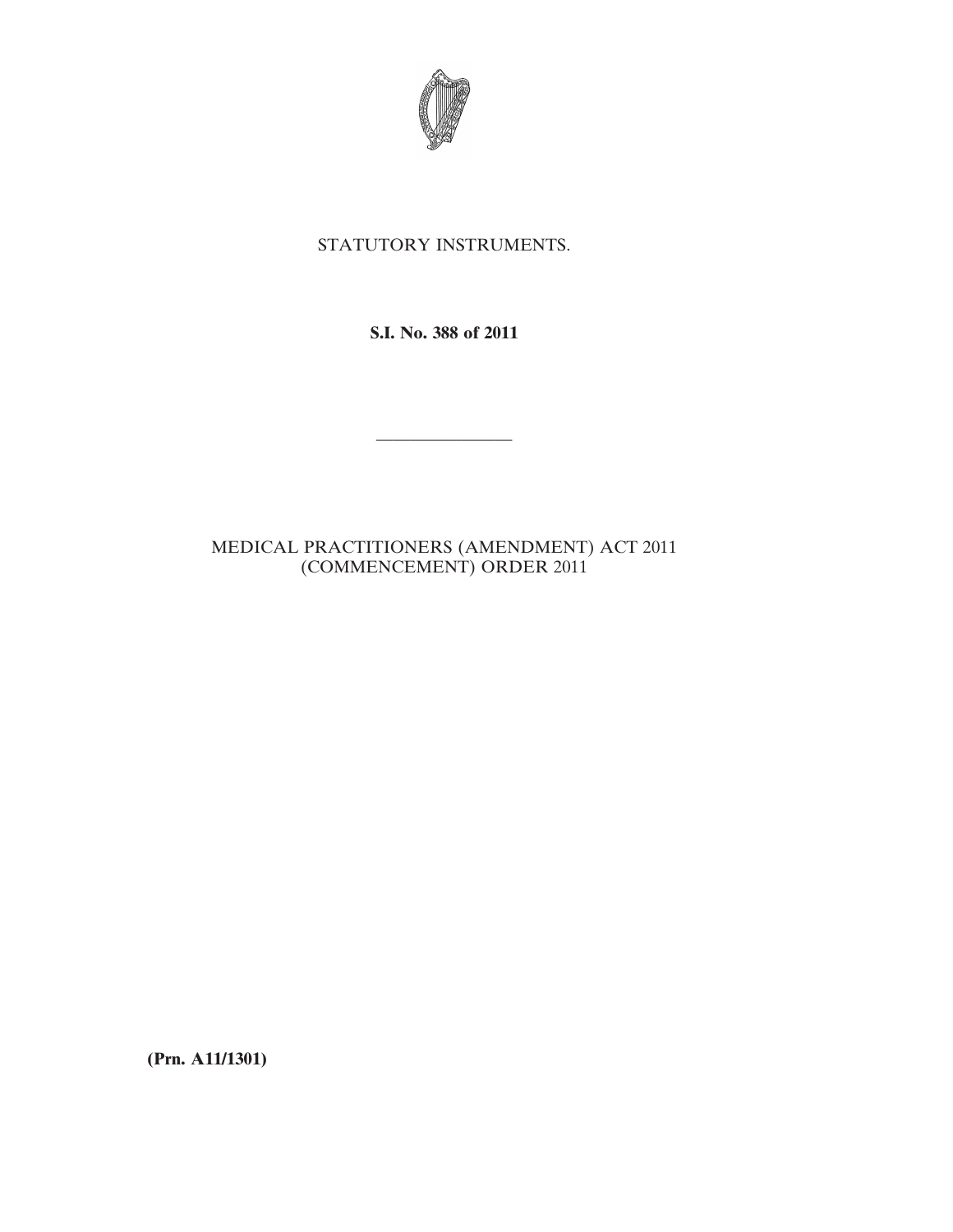2 **[388]**

## MEDICAL PRACTITIONERS (AMENDMENT) ACT 2011 (COMMENCEMENT) ORDER 2011

I, JAMES REILLY, Minister for Health, in exercise of the powers conferred on me by section 20(2) of the Medical Practitioners (Amendment) Act 2011 (No. 12 of 2011), hereby order as follows:

1. This Order may be cited as the Medical Practitioners (Amendment) Act 2011 (Commencement) Order 2011.

2. The 19th day of July 2011 is appointed as the day on which the Medical Practitioners (Amendment) Act 2011, insofar as not already in operation, comes into operation.

GIVEN under my Official Seal, L.S. 19 July 2011.

> JAMES REILLY, Minister for Health.

*Notice of the making of this Statutory Instrument was published in "Iris Oifigiúil" of* 26*th July*, 2011.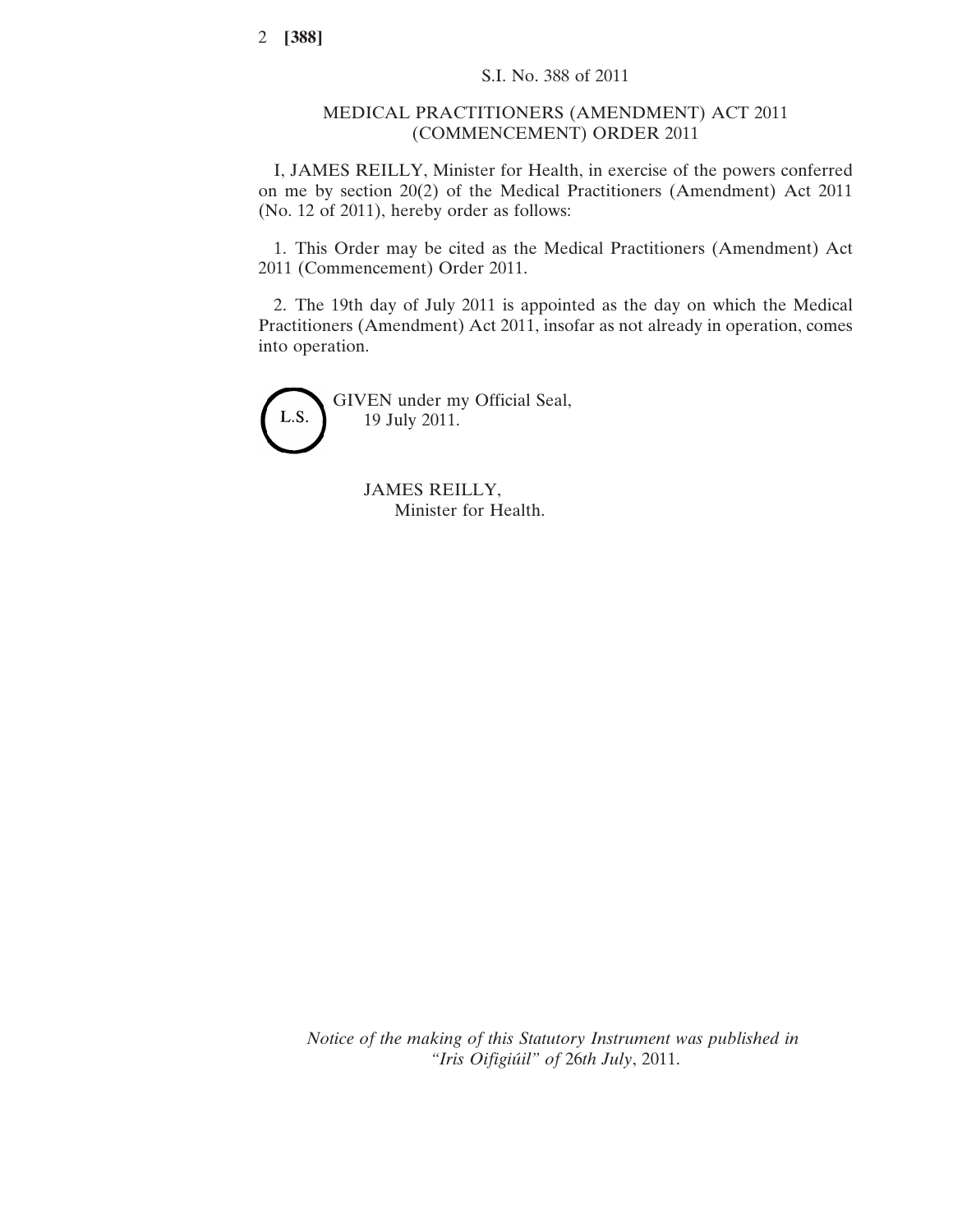**[388]** 3

## EXPLANATORY NOTE

*(This note is not part of the Instrument and does not purport to be a legal interpretation.)*

This Commencement Order commences all the sections in the Medical Practitioners (Amendment) Act 2011 (No. 12 of 2011) which were not commenced on enactment. The sections commenced on enactment were sections 1, 2, 5 and 20.